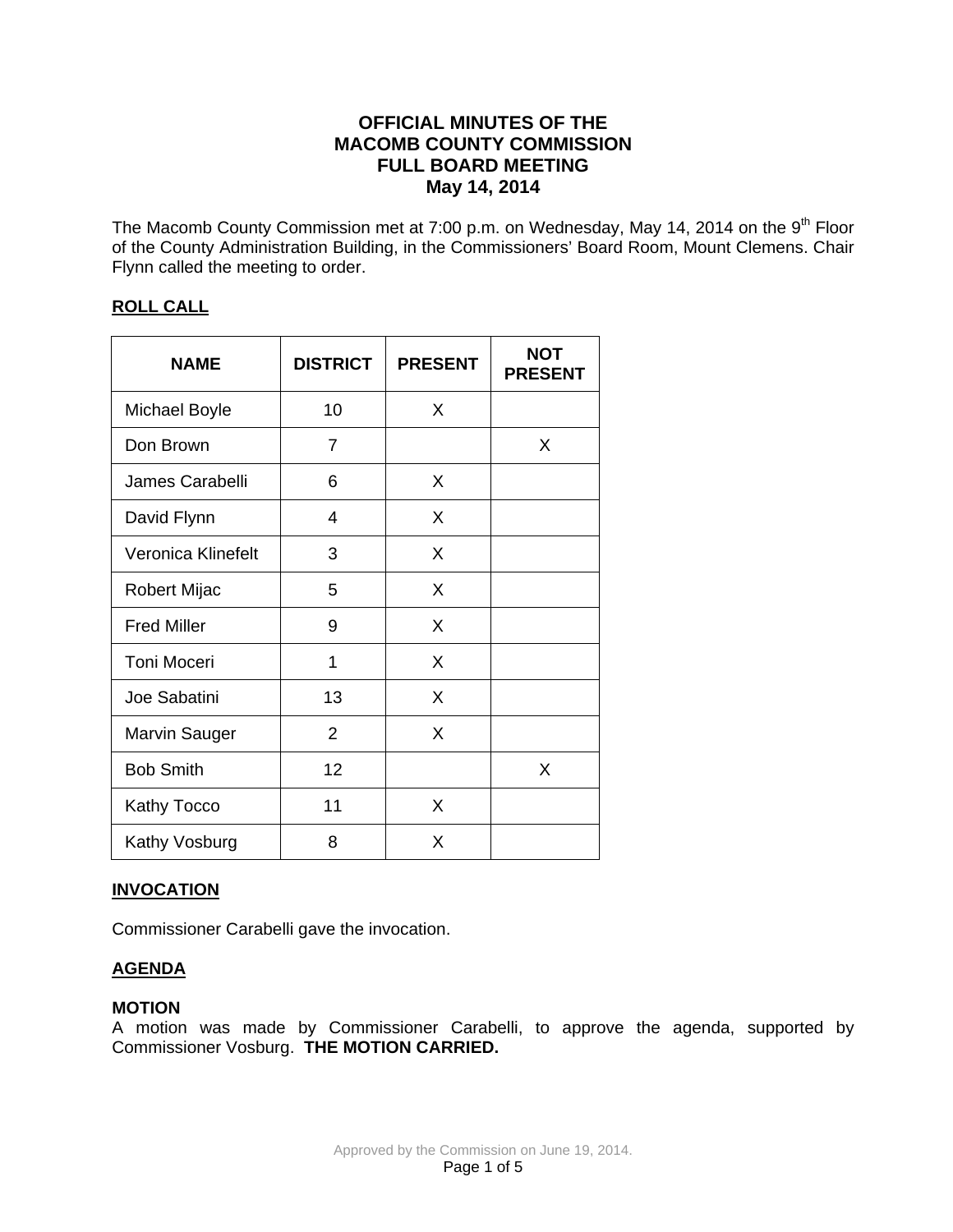#### **MINUTES**

#### **MOTION**

A motion was made by Commissioner Carabelli, to approve the minutes dated April 30, 2014, supported by Commissioner Mijac.

#### **THE MOTION CARRIED**.

#### **PUBLIC PARTICIPATION**

None

#### **CORRESPONDENCE FROM THE EXECUTIVE**

None

#### **HEALTH & HUMAN SERVICES COMMITTEE MEETING – May 12, 2014**

Committee Chair Moceri spoke about Medical Examiner Spitz's update that was given at the committee meeting.

#### **INFRASTRUCTURE COMMITTEE MEETING – May 13, 2014**

None

### **FINANCE COMMITTEE MEETING – April 29, 2014**

The reading of the recommendations from the Finance Committee was waived and a motion was made by Chair Miller, supported by Vice-Chair Moceri, to adopt the committee recommendations.

- **R14-091** Approve the additional software license agreement with New World Systems for a Fire Records Management System (RMS) in the amount of \$175,600; funding is available from the 2011 and 2013 Homeland Security Grant program budgets; further, a copy of this Board of Commissioners' action is directed to be delivered forthwith to the Office of the County Executive.
- **R14-092** Approve the contract between the Macomb County Department of Roads and Michigan Department of Transportation for the reconstruction of Hayes Road from 21 Mile Road to 23 Mile Road; further, a copy of this Board of Commissioners' action is directed to be delivered forthwith to the Office of the County Executive.
- **R14-093** Approve an amendment to the 2013-14 Department of Roads budget to include the addition of \$1,034,320 for the Fiscal Year 2011-12 audit refund from MDOT and the utilization of \$456,680 from the Department or Roads' fund balance; further, this budget action addresses budgetary issues only. It does not constitute the Commission's approval of any County contract. If a contract requires Commission approval under the County's Contracting Policy or the County's Procurement Ordinance, such approval must be sought separately; further, a copy of this Board of Commissioners' action is directed to be delivered forthwith to the Office of the County Executive.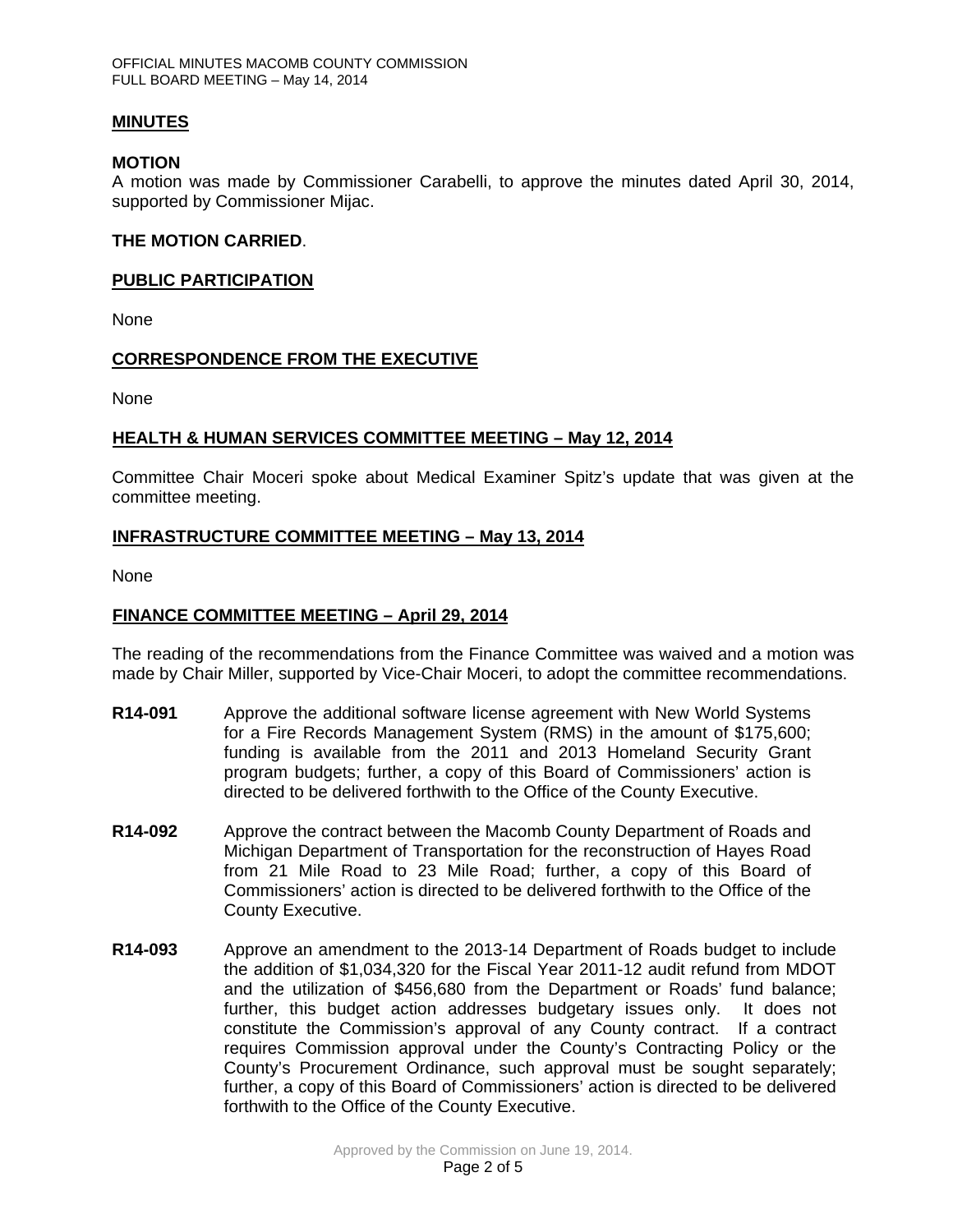- **R14-094** Approve an amendment to the 2013-14 Department of Roads budget to include the additional salary/benefits expense of \$80,749.13 for the position of Traffic Operations Center Director to be covered through the Roads' fund balance; further, this budget action addresses budgetary issues only. It does not constitute the Commission's approval of any County contract. If a contract requires Commission approval under the County's Contracting Policy or the County's Procurement Ordinance, such approval must be sought separately; further, a copy of this Board of Commissioners' action is directed to be delivered forthwith to the Office of the County Executive.
- **R14-095** Approve an amendment to the 2013-14 Department of Roads budget to include the addition of \$97,125.85 for three Assistant Foreman positions to be covered through the Roads' fund balance; further, this budget action addresses budgetary issues only. It does not constitute the Commission's approval of any County contract. If a contract requires Commission approval under the County's Contracting Policy or the County's Procurement Ordinance, such approval must be sought separately; further, a copy of this Board of Commissioners' action is directed to be delivered forthwith to the Office of the County Executive.
- **R14-096** Approve an amendment to the 2013-14 Department of Roads budget to include the addition of \$2,435,600.44 received from MDOT as special winter maintenance reimbursement; further, this budget action addresses budgetary issues only. It does not constitute the Commission's approval of any County contract. If a contract requires Commission approval under the County's Contracting Policy or the County's Procurement Ordinance, such approval must be sought separately; further, a copy of this Board of Commissioners' action is directed to be delivered forthwith to the Office of the County Executive.
- **R14-097** Approve the contract amendment for eFiling integration with ImageSoft; further, a copy of this Board of Commissioners' action is directed to be delivered forthwith to the Office of the County Executive.
- **R14-098** Approve the contract between the County of Macomb and the low bidder, Bernco, Inc., in the amount of \$632,950, which includes the base bid Alternate #1, Alternate #2 and Alternate #3; funds for this project are available in the Capital Plan; further, a copy of this Board of Commissioners' action is directed to be delivered forthwith to the Office of the County Executive.
- **R14-099** Approve execution of the engagement agreement between the County of Macomb and Plante Moran Cresa for program management services for the Macomb County Central Campus Improvement Project; funds for these services are available in the Capital Plan; further, a copy of this Board of Commissioners' action is directed to be delivered forthwith to the Office of the County Executive.
- **R14-100** Approve the 2014 Freedom Hill County Park Use License; further, a copy of this Board of Commissioners' action is directed to be delivered forthwith to the Office of the County Executive.
- **R14-101** Concur in the recommendation of the Macomb County Executive and the Human Resources and Labor Relations Department and approve ratification of a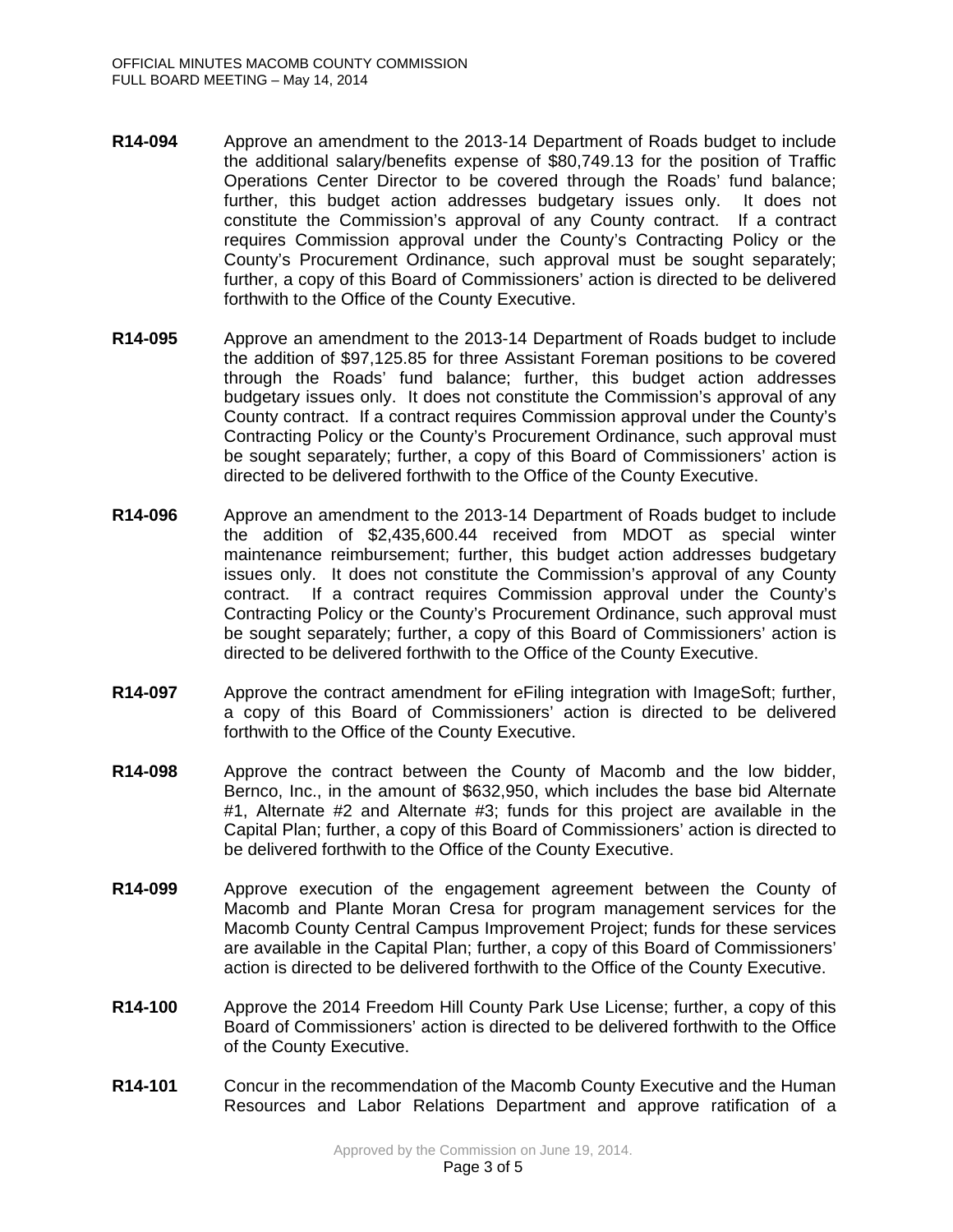collective bargaining agreement with the MCPDSA – Correction Officers from January 1, 2014 to December 31, 2016 as tentatively agreed to and ratified by the membership; further, a copy of this Board of Commissioners' action is directed to be delivered forthwith to the Office of the County Executive.

**R14-102** Concur in the recommendation of Corporation Counsel concerning the case of James Douglas Woulukka vs. County of Macomb, et al; further, a copy of this Board of Commissioners' action is directed to be delivered forthwith to the Office of the County Executive.

### **BOARD CHAIR REPORT**

Chair Flynn gave his report.

### **MOTION**

**R14-103** A motion was made by Commissioner Tocco, to receive and file the Board Chair report, supported by Commissioner Carabelli.

## **THE MOTION CARRIED.**

### **RESOLUTIONS**

### **MOTION**

A motion was made by Commissioner Moceri, supported by Commissioner Miller to adopt the following Resolution:

**R14-104** Supporting both State and Federal Legislation to Increase the Minimum Wage and Index it to Protect it Against Inflation (offered by Miller; recommended by Finance Committee on 5-14-14; previously provided at committee meeting) (Record "No" votes Brown, Carabelli and Vosburg)

**THE MOTION CARRIED.** (Vosburg, Carabelli and Sabatini No votes)

### **NEW BUSINESS**

Chair Flynn indicated Commissioner Tocco's father-in-law passed away and a moment of silence was observed.

### **PUBLIC PARTICIPATION**

None